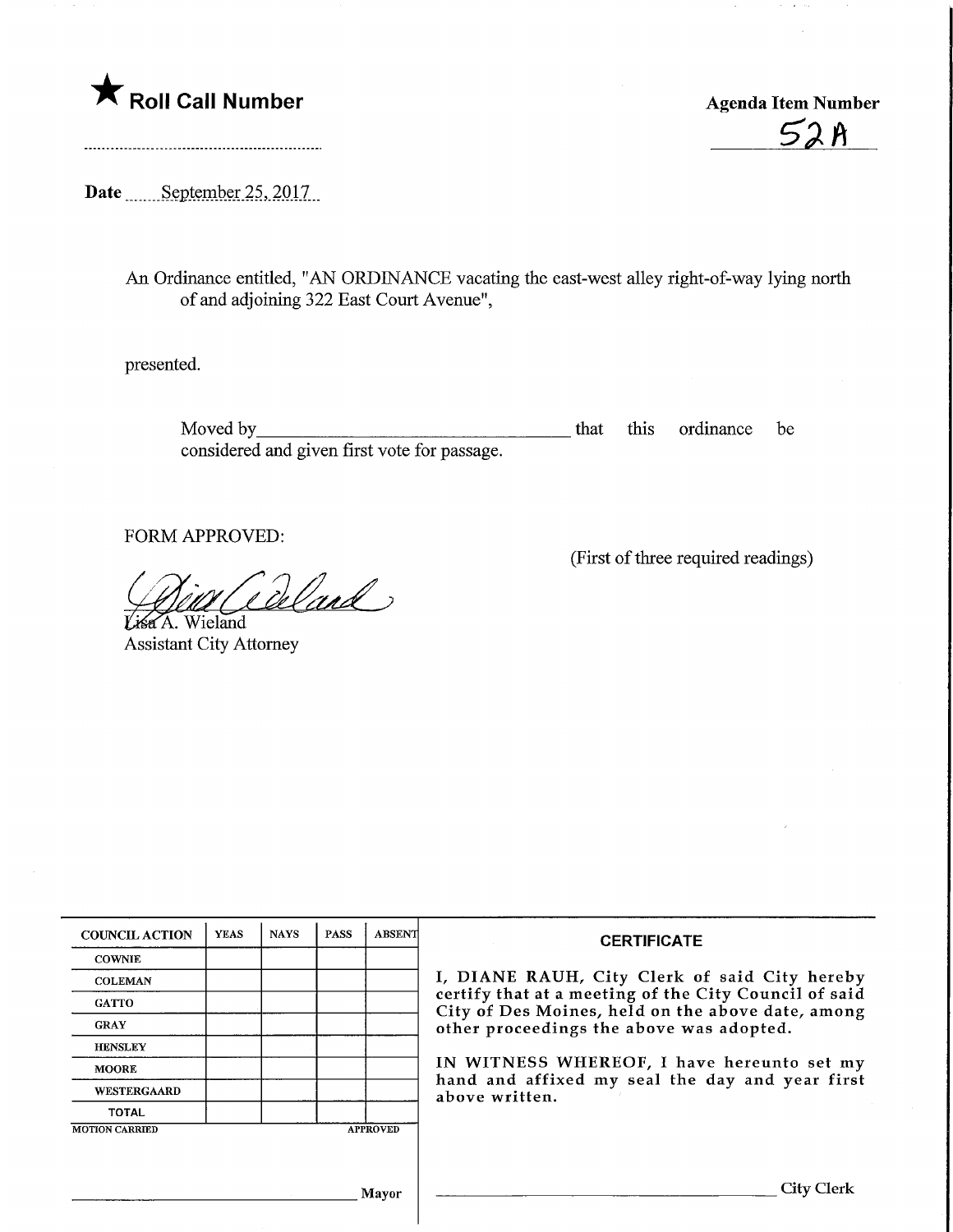Prepared by: Lisa A. Wieland, Assistant City Attorney, 400 Robert D. Ray Drive, Des Moines, Iowa 50309 (515) 283-4124 Return to: City Clerk's Office, 400 Robert D. Ray Drive, Des Moines, Iowa 50309

## ORDINANCE NO.

 $52A$ 

AN ORDINANCE vacating the east-west alley right-of-way adjoining 322 East Court Avenue.

WHEREAS, all prior requirements of law pertaining to the vacation of public right-of-way have been fully observed; and

WHEREAS, it is desirable that the public right-of-way herein described be vacated;

NOW, THEREFORE, BE IT ORDAINED by the City Council of the City of Des Moines, Iowa:

Sec. 1. That the east-west alley right-of-way adjoining 322 East Court Avenue, more specifically described as follows, be and is hereby vacated:

ALL OF THE EAST/WEST ALLEY RIGHT OF WAY LYING NORTH OF AND ADJOINING LOTS 8, 9 AND 10, BLOCK 2, SCOTT & DEAN'S ADDITION, AN OFFICIAL PLAT, ALL NOW INCLUDED IN AND FORMING A PART OF THE CITY OF DES MOINES, POLK COUNTY, IOWA, AND CONTAINING APPROXIMATELY 2112 SQUARE FEET.

SUBJECT TO EASEMENTS, COVENANTS AND RESTRICTIONS OF RECORD.

Sec. 2. The City of Des Moines hereby reserves an easement upon the property described above for the continued use and maintenance of any utilities now in place, with the right of entry for servicing same.

Sec. 3. The City of Des Moines hereby further reserves a permanent no-build easement upon, over and within the Property. Grantee shall erect no structure, building, fence, or other improvement over or within the Property, other than surface paving, or a garbage enclosure installed on said paving that does not impede the easement reserved herein and is approved in writing by City's Community Development Department and Engineering Department, Traffic and Transportation Division, as applicable, or as otherwise consented to in writing by the City. The City of Des Moines also hereby further reserves a Permanent Easement for Public Vehicular Ingress and Egress. The Vehicular Access Easement and the Permanent No-Build Easement shall be lifted upon the satisfaction of all of the following conditions: 1) relocation of any and all utilities by Grantee, or